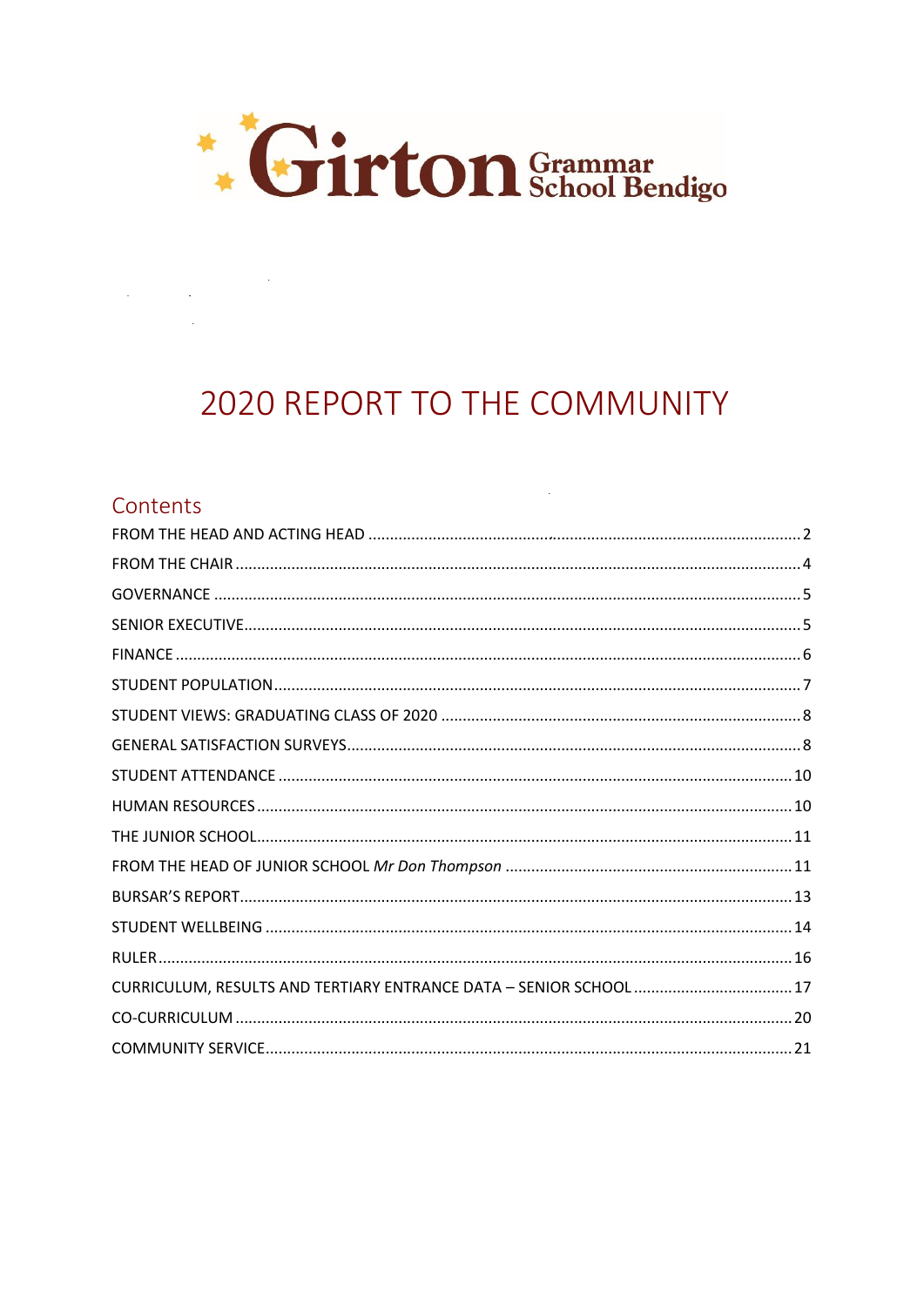

# <span id="page-1-0"></span>FROM THE HEAD AND ACTING HEAD

*Dr Clayton Massey and Dr Emma O'Rielly*

Throughout 2020 Girton Grammar School successfully delivered the Prep to Year 12 academic and student wellbeing programmes through remote learning, while Victoria lived and worked through COVID-19 restrictions. My predecessor, Dr Emma O'Rielly, who was Acting Head from Term 1 through Term 3 inclusive, provided the strong and compassionate leadership required in what is likely to have been one of the most challenging years of education most of us will experience.

The effectiveness of our delivery of curriculum and support for students contributed to excellent VCE results from the Class of 2020, with Eliza O'Sullivan receiving a VCE Premier's Award for Extended Investigation and five students achieving ATAR's above 98, placing them in the top 2% of the state. Congratulations to Jordan Barclay (Dux), Eliza Griffiths, Jessica Dean, Dominic Tune and Hugo Begg.

Other VCE highlights for Girton Grammar School are as follows:

- 1.77% of Girton's students finished in the top 1% of the State
- 10.62% of Girton's students finished in the top 5% of the State
- 27.43% of Girton's students finished in the top 10% of the State
- 51.33% of Girton's students finished in the top 20% of the State
- Jessica Dean achieved a perfect score of 50 in Legal Studies.

As the compounding impact of remote learning bore down on students last year, mental health came into sharp focus and the streamlining and expansion of student wellbeing services into "65 Wattle" has stood us in good stead. At the click of a mouse, students and parents can now access school counsellors and teachers may refer students of concern.

Staff, student, and parent education on issues of drug and alcohol use, mental health and student wellbeing continued throughout 2020 via online courses, seminars, and guest speakers.

The Girton co-curricular programme is central to our students' lives. In a fantastic show of commitment, a group of staff members came together in 2020 and designed an alternative cocurricular programme called Co-connect. Around twenty activities were offered to students and their families, along with Girton staff members, to help stay connected during Term 2 and Term 3 school closures. Activities ranged from the compilation of a virtual video music performance and a short film competition to a science' spaghetti machine' competition and a running club. Co-connect was the school's major proactive student wellbeing initiative during remote learning, supporting students in trying something new, connecting with students in different year levels and learning new skills. Video clips, photos and interviews from participants formed the basis of content for "Girton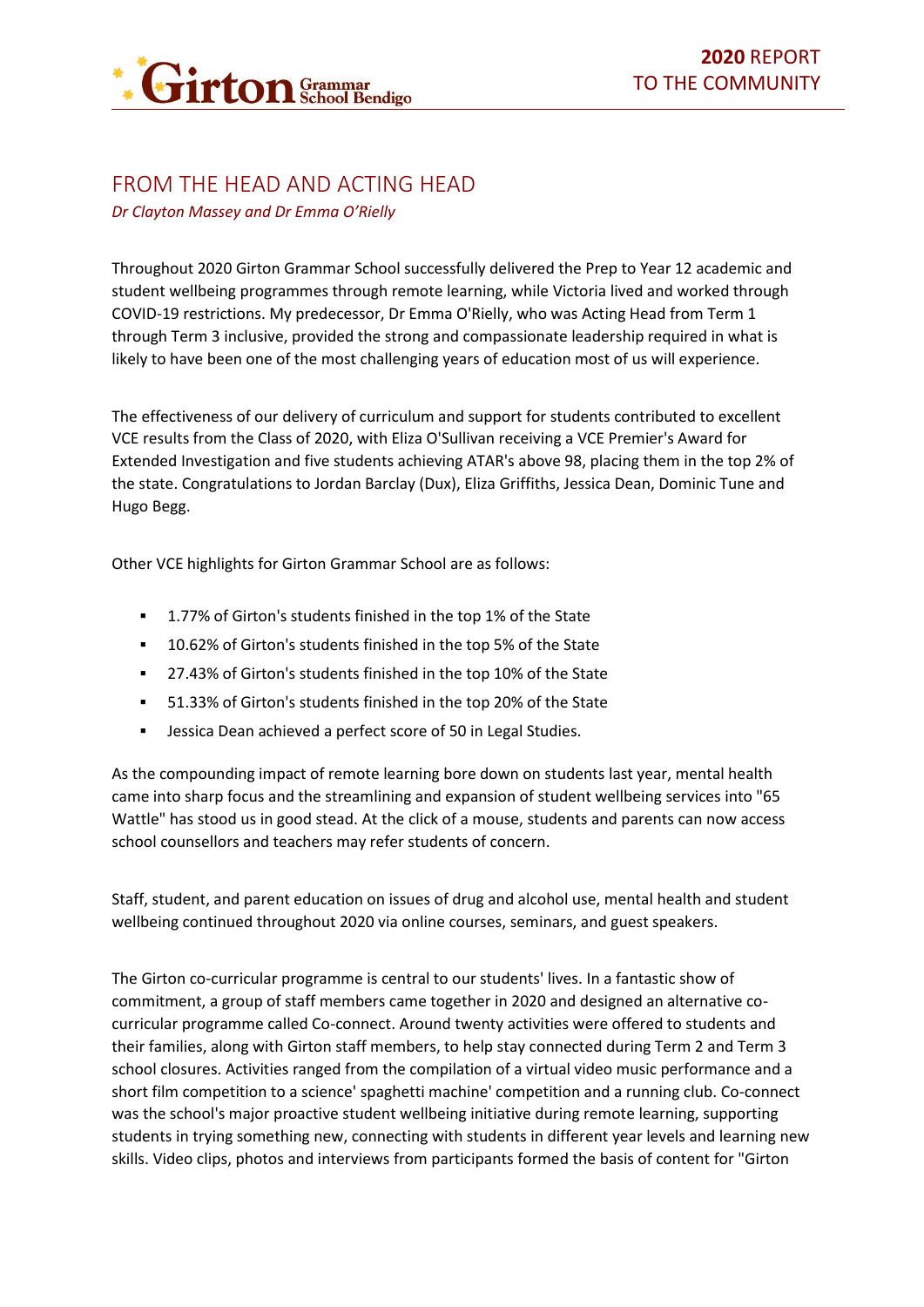

TV" (GTV), a weekly fifteen minute video reflection of life during the COVID-19 pandemic at Girton, hosted each week by students from a different House.

As many school traditions as possible were maintained through 2020, including a beautiful digital reflection for the 2020 Foundation Day. The ten minute digital compilation included an address by the Acting Head, Dr Emma O'Rielly, a reflection by Reverend Karen Reid and student musical performances. Likewise, the annual Anzac Day dawn service shifted online. A moving video tribute of Girton students in school uniform, lit by candles at the dawn driveway service, was shared in our community and provided to the Bendigo RSL.

The Girton Gratitude Project was also a significant feature of remote learning in 2020. Aimed at building resilience and strengthening the state of mind known as gratitude, this whole-school project was delivered online via morning House Tutor in the Senior School and classroom roll call in the Junior School. Students spent time learning about the power of gratitude and its protective effect on mental health. The students' words, voices, photos, and pictures were compiled into a range of mediums representing the collective gratitude of our school community in 2020.

In 2020, Girton introduced testing at each year level via the Australian Council of Educational Research (ACER) to ascertain each student's natural ability in Mathematics, Reading and general problem solving ability. This data will follow each child through their educational journey, providing a clear picture of academic progress that will help inform teacher instruction.

Teachers continued with the Teacher Growth Process, although many Professional Development opportunities were unable to occur. However, teachers persisted in working in their Professional Learning Teams whenever possible on specific strategies that have a high impact in the classroom. These strategies are coming to fruition and will be furthered in 2021.

With my Headship officially commencing in Term 4 and knowing what I now know about this school community, I am confident and excited about the opportunities for our students and staff in the future. I know that the Girton community will emerge stronger than ever from the impact of the coronavirus pandemic.

**Dr Clayton Massey** Head Girton Grammar School

With thanks to; **Dr Emma O'Rielly** Acting Head (now Deputy Head) Term 1 – 3 of 2020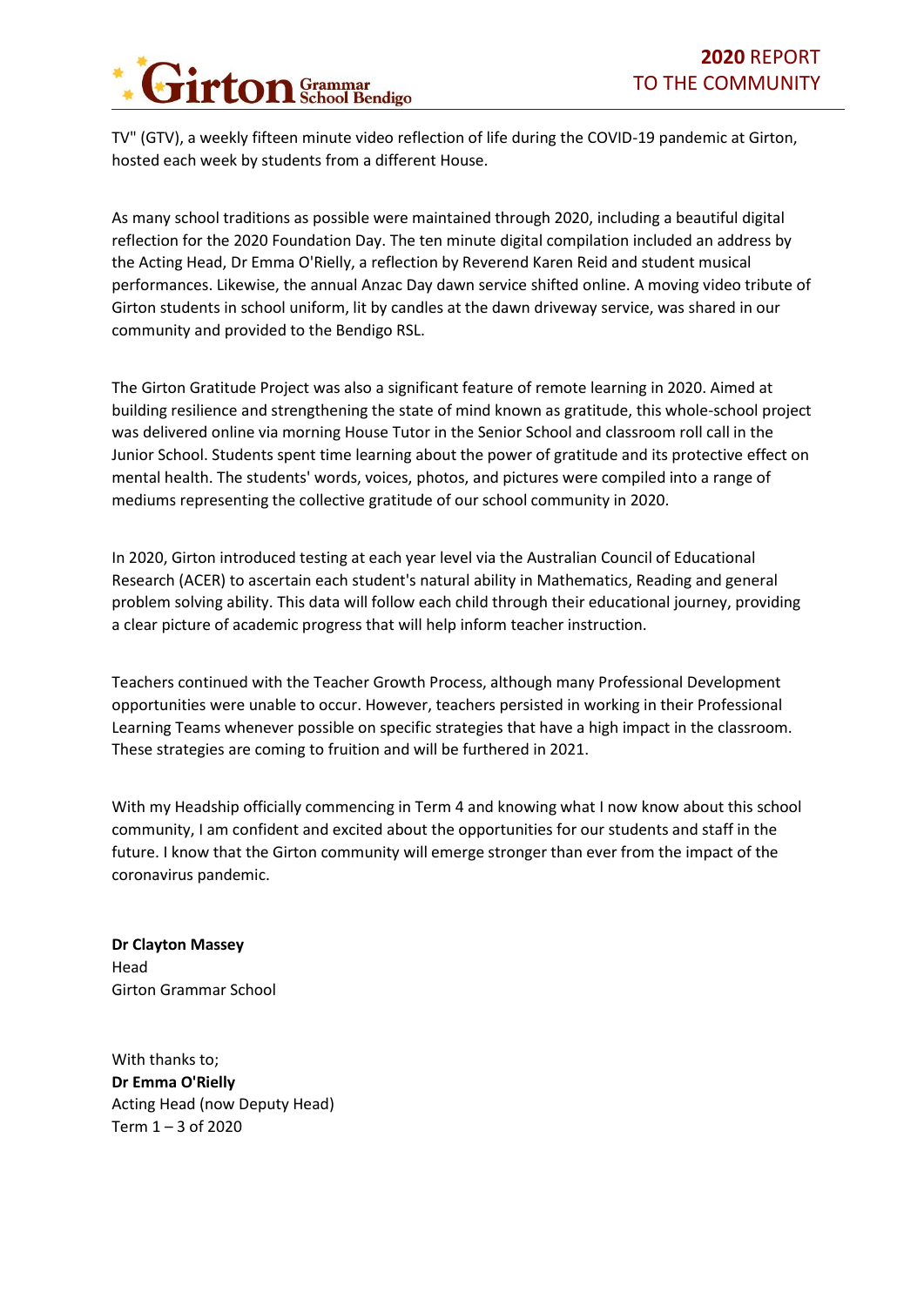

<span id="page-3-0"></span>FROM THE CHAIR *Mr David Jemmett*

2020 was a challenging year for the Girton community on many levels, with significant impact on the school directly, our staff, parents, and carers as a result of the Covid19 pandemic.

Remote learning started on the  $14<sup>th</sup>$  April and continued through to 9 June. Remote learning recommenced on 6 August, and continued through to the 12<sup>th</sup> October when students returned to the school for face to face learning again. The school at all times followed the advice of the DHHS and Victorian government with regard to opening and closing, and the safety measures implemented.

However, while withstanding the disruption of 2020 the Girton Grammar has undergone somewhat of a renaissance.

In 2019 I stated that the school looked forward to the next twelve months with a focus on renewal at Board level through appropriate succession. The retirement of four longstanding directors and the appointment of two new directors (formally elected at the 2021 AGM) ensures Girton Grammar will continue to have an excellent mix of both fresh ideas and valuable experience to guide our actions now and into the future. A constitutional review was undertaken, and limited tenure for directors was enshrined at the AGM and subsequent EGM. This will support improved succession planning and execution and reflects widely accepted good governance practices.

In term 4, we proudly welcomed Dr Clayton Massey as our new, 18<sup>th</sup> Head of Girton Grammar since the formation of Girton College 138 years ago. Dr Massey was appointed following an extensive search and selection process beginning in 2019. Dr Massey is a true 'servant leader' in a way many claim but few achieve, and we look forward to his continued impact and influence at the school.

2020 also saw a review of the most important "Mission and Values" Board document. The minimal change to this document demonstrates its ability to stand the test of time and be relevant far into the future.

The Board's work continues with a determination to keep Girton Grammar School recognised as the pre-eminent non-government school in the region by providing excellent educational opportunities, accessible to many families in Bendigo and beyond through prudent financial management and an inclusive approach to education. Competition in the Bendigo education market remains strong, and the Board is working with the school to maintain constant vigilance and effort to improve and consolidate our points of difference.

I very much look forward to working with my fellow Board members in 2021 to ensure stable and effective governance and the provision of a safe and vibrant learning environment with excellent facilities. The Board will continue next year to reflect changing community views and expectations while maintaining our links to the past.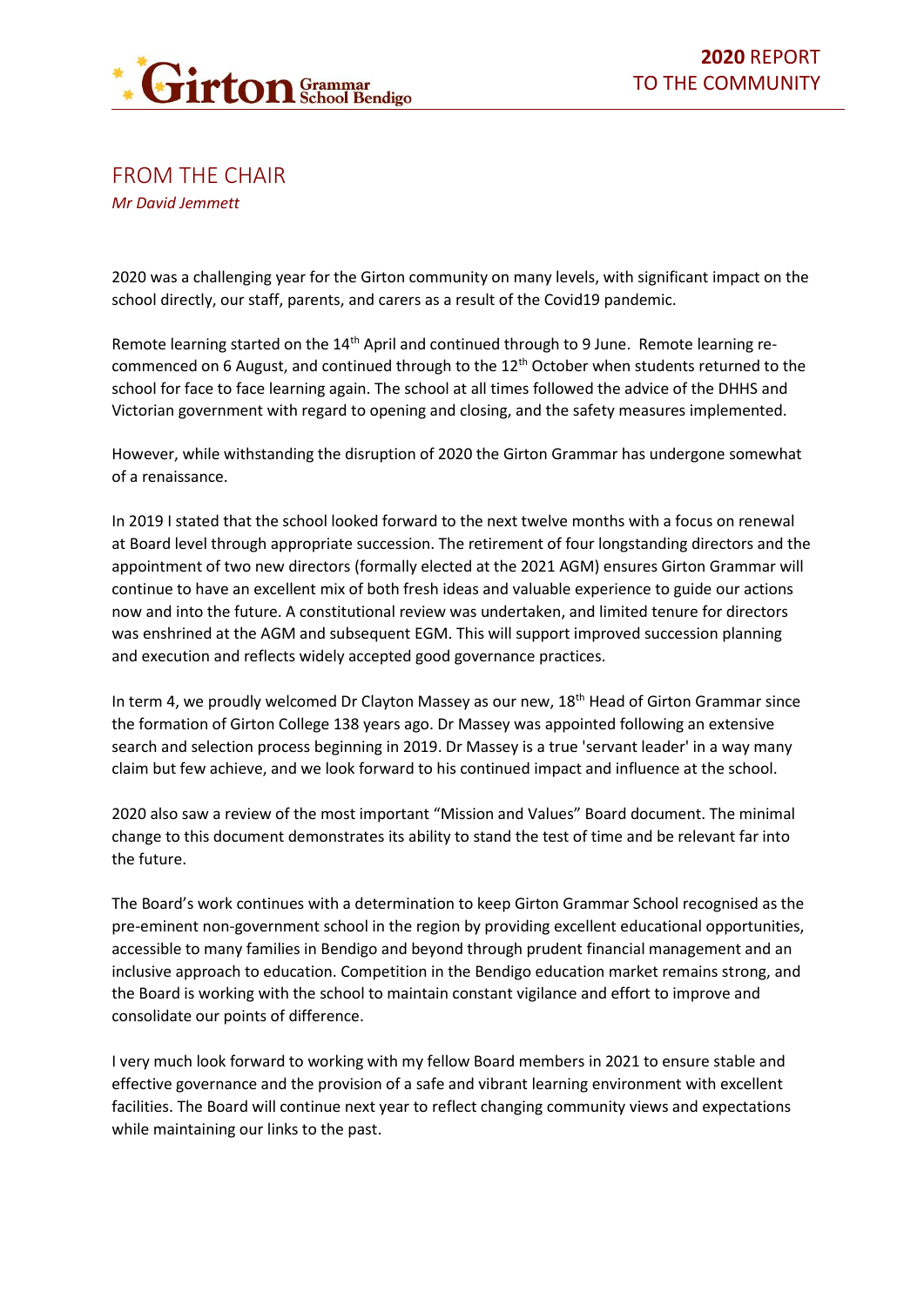

All Girton staff are to be commended for another year of exceptional student care and fine academic results under trying circumstances, and I thank all Board volunteers for their time and expertise in serving this wonderful school.

## <span id="page-4-0"></span>**GOVERNANCE**

The Girton Grammar School Board is currently made up of 10 members who are responsible for the overall strategic direction of the school. The Board's major responsibilities include oversight of the School's Mission and Values, Master Plan and Strategic Plan.

The Board also has responsibilities with regard to financial oversight of the school, especially in relation to the fee structure and the expansion of school buildings and facilities.

The composition of the Board is currently as follows:

- Mr David Jemmett (Chair)
- Mr Peter Ashman (Deputy Chair)
- Mr Graeme Stewart
- Mr Donald Naunton
- Associate Professor Philip Tune
- Mr Andrew Hosking
- Ms Fleur Jackson
- Mrs Carolyn Starr
- Mr Broughton Snell
- Ms Robyn Lindsay
- Mr Terry Karamaloudis

### <span id="page-4-1"></span>SENIOR EXECUTIVE

- Dr Clayton Massey, Head
- Dr Emma O'Rielly, Acting Head and Deputy Head
- Mr Don Thompson, Acting Deputy Head and Head of Junior School
- Mr Patrick Chin-Dahler, Director of Teaching and Learning
- Mr Dave Martin, Director of Student Wellbeing and Pastoral Care
- Ms Anita Briggs, Chief Financial Officer
- Mr Graham Crickmore, Head of Daily Operations
- Mr Dan Slater, Head of Co-curriculum
- Mr Mark Beever, Director of Marketing
- Mr Glen Careedy, Head of Compliance and Human Resources
- Mr Neville Faulks, Bursar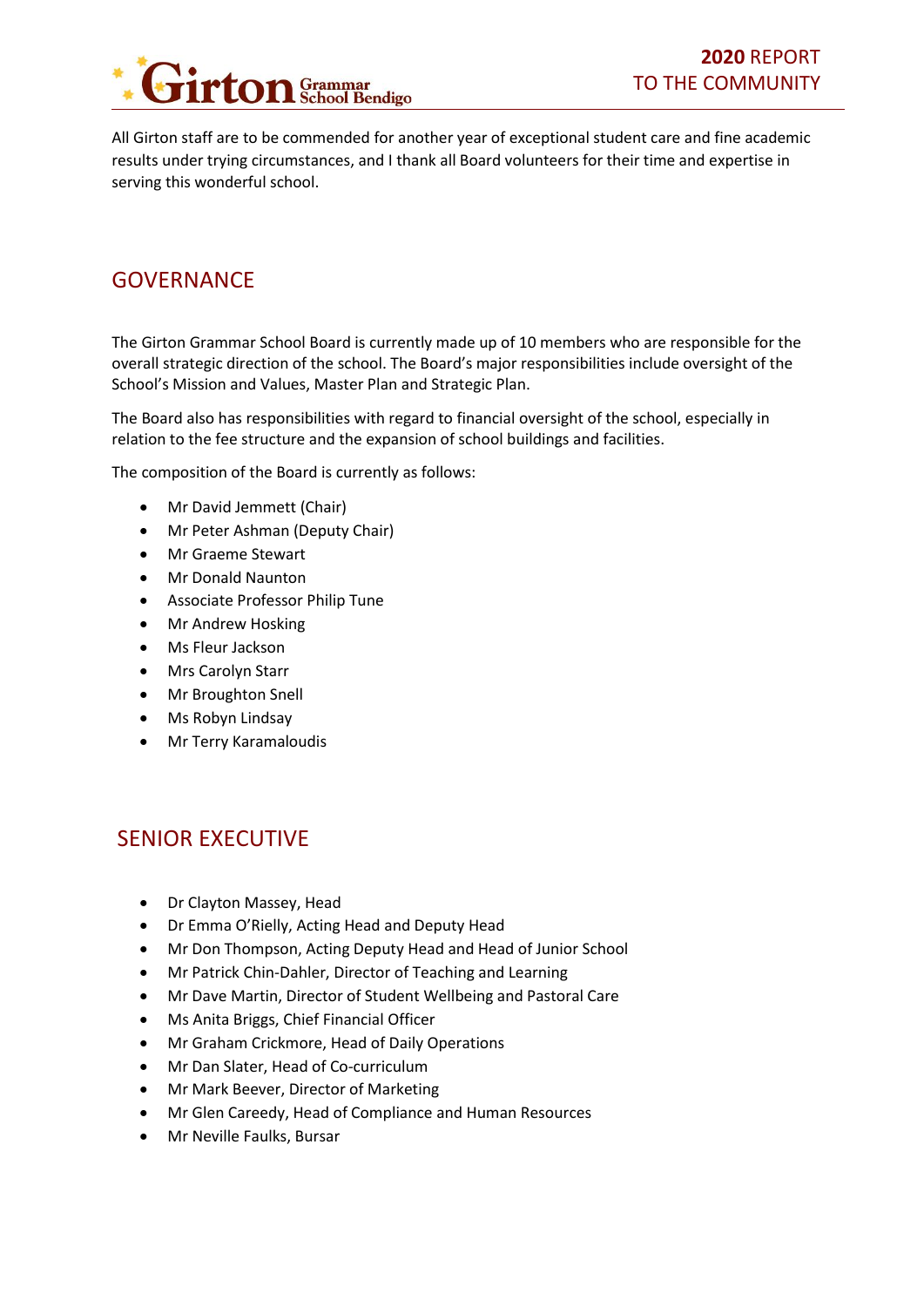

# <span id="page-5-0"></span>FINANCE



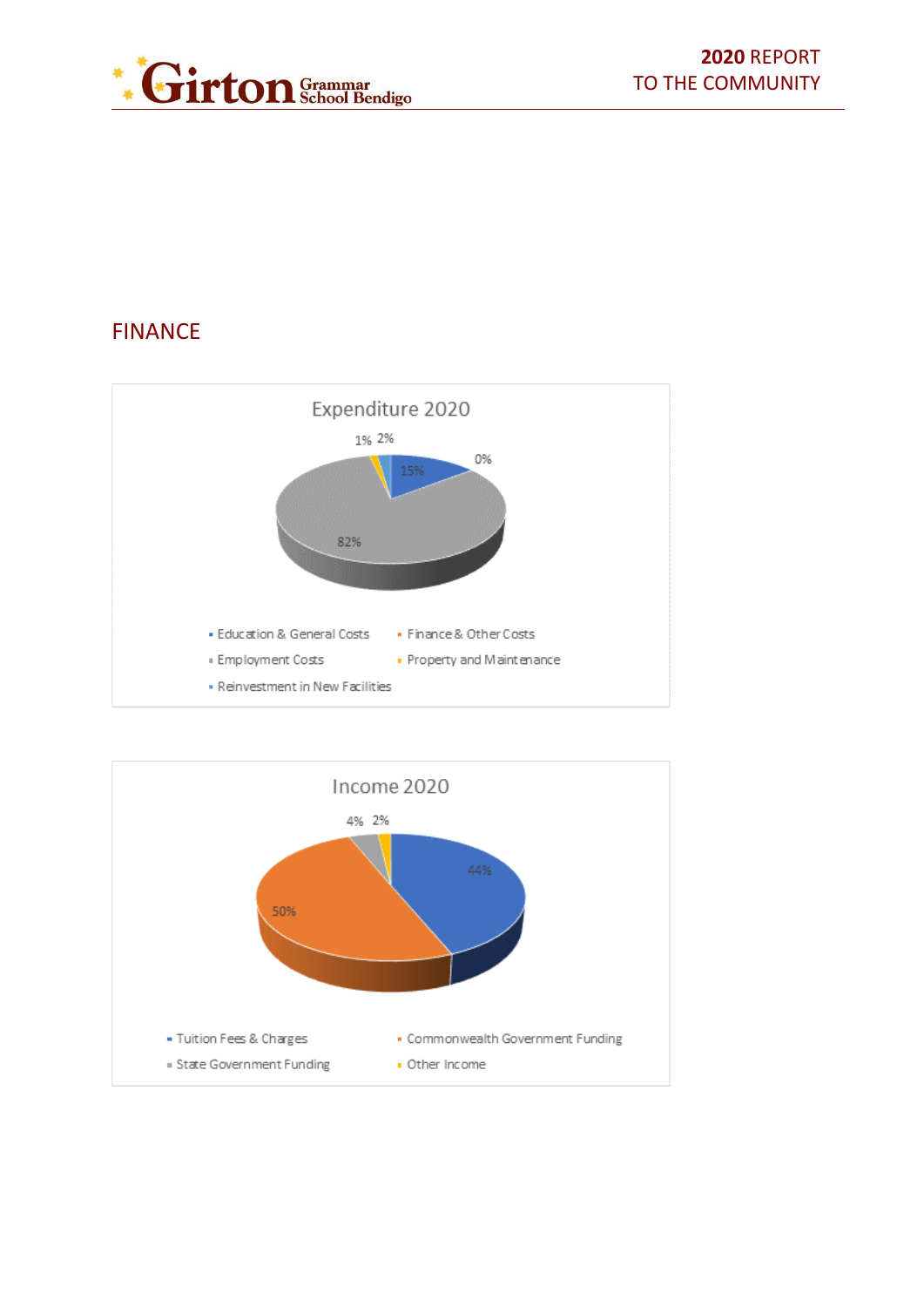

|                                   | 2011 | 2012 | 2013 | 2014 | 2015 | 2016 | 2017 | 2018 | 2019 | 2020 |
|-----------------------------------|------|------|------|------|------|------|------|------|------|------|
| Preparatory                       | 34   | 38   | 38   | 54   | 47   | 38   | 38   | 29   | 45   | 36   |
| 1                                 | 50   | 35   | 40   | 38   | 58   | 47   | 37   | 41   | 31   | 48   |
| $\mathbf 2$                       | 42   | 58   | 38   | 44   | 43   | 60   | 49   | 41   | 45   | 35   |
| 3                                 | 49   | 50   | 59   | 52   | 58   | 43   | 57   | 57   | 47   | 47   |
| 4                                 | 50   | 68   | 59   | 64   | 54   | 63   | 52   | 65   | 68   | 50   |
| 5                                 | 52   | 67   | 75   | 63   | 79   | 60   | 72   | 62   | 77   | 69   |
| 6                                 | 74   | 73   | 77   | 93   | 74   | 107  | 80   | 89   | 79   | 76   |
| <b>JS Total</b>                   | 351  | 389  | 386  | 408  | 413  | 418  | 385  | 384  | 392  | 361  |
|                                   |      |      |      |      |      |      |      |      |      |      |
| 7                                 | 129  | 135  | 151  | 137  | 126  | 114  | 132  | 122  | 136  | 114  |
| 8                                 | 140  | 139  | 135  | 143  | 135  | 127  | 115  | 123  | 126  | 128  |
| 9                                 | 135  | 140  | 137  | 136  | 149  | 134  | 128  | 118  | 123  | 127  |
| 10                                | 148  | 139  | 148  | 133  | 128  | 143  | 135  | 127  | 112  | 122  |
| 11                                | 130  | 122  | 116  | 104  | 121  | 114  | 134  | 124  | 127  | 96   |
| 12                                | 111  | 126  | 117  | 119  | 101  | 113  | 112  | 134  | 117  | 116  |
| <b>SS Total</b>                   | 793  | 801  | 804  | 772  | 760  | 745  | 756  | 748  | 741  | 703  |
|                                   |      |      |      |      |      |      |      |      |      |      |
| <b>Total</b><br><b>Population</b> | 1144 | 1190 | 1190 | 1180 | 1173 | 1163 | 1141 | 1132 | 1133 | 1064 |

# <span id="page-6-0"></span>STUDENT POPULATION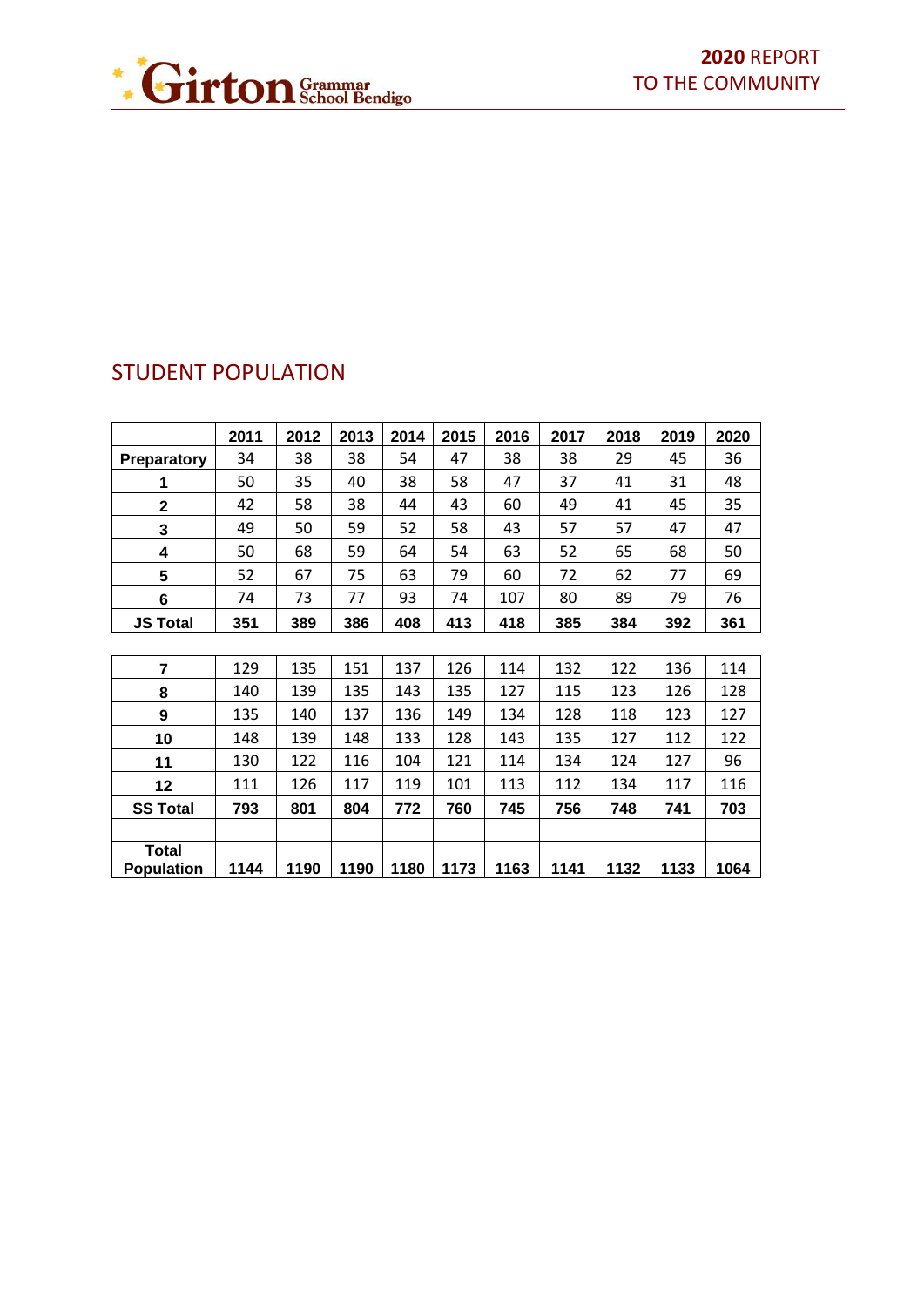

### <span id="page-7-0"></span>STUDENT VIEWS: GRADUATING CLASS OF 2020

Each year, the departing Year 12 cohort is surveyed about their experience during Year 12 and for their duration at Girton Grammar School.

Unfortunately, with the interruptions throughout the school year, due to COVID-19, data was not collected.

# <span id="page-7-1"></span>GENERAL SATISFACTION SURVEYS

Summary results for the most recent satisfaction surveys are below. Respondents were asked to rate the degree to which they agreed with each statement, on a scale of 1 to 10, where 1 indicates the lowest level of agreement and 10 is the highest level of agreement.

Responses are specific to the past 12 months, and each survey response was benchmarked against the mean rating for independent schools in Victoria who participated in the 2020 satisfaction surveys. ("ISV mean").

A summary of the results for the most recent **parent** survey are:

- The mean parent satisfaction rating for Girton Grammar School on a scale of 1 to 10 was **8.49**
- **8.36** was the mean parent satisfaction rating for the curriculum and academic programme.
- **8.69** was the mean parent satisfaction rating for the statement, "Overall, I am very satisfied with the decision to send my child to this school."
- **8.58** was the mean parent rating for the statement, "The school provides an excellent environment in which to learn."
- **8.22** was the mean parent satisfaction rating for quality of teaching at the school

Each of these parent survey results is above the ISV mean.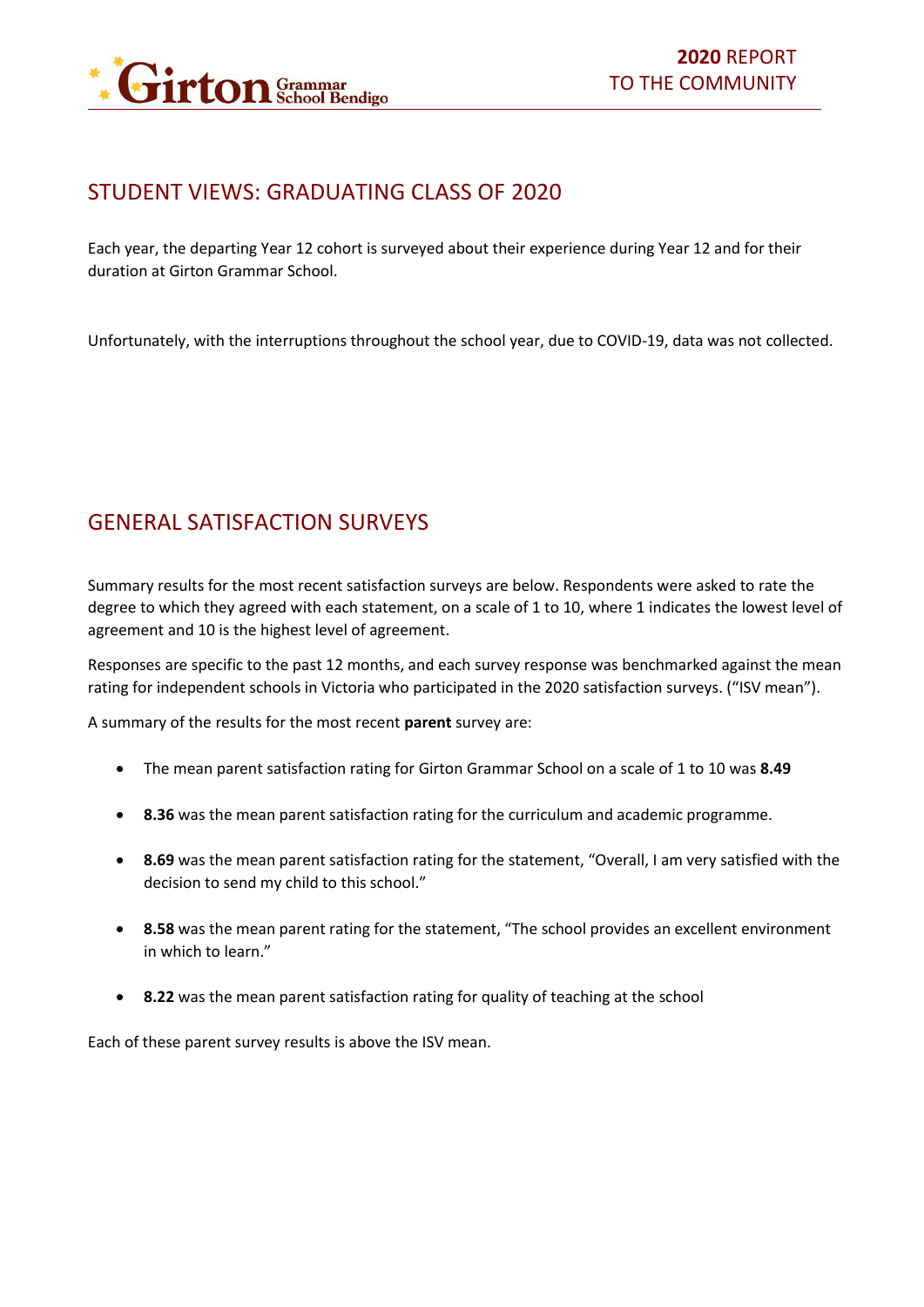

A summary of the results for the most recent **student** survey are:

- **7.85** was the mean student satisfaction rating for the statement, "The school provides me with high quality teachers,".
- **7.25** was the mean satisfaction rating for the statement, "My school ensures I receive care and support outside the classroom."
- **8.4** was the mean satisfaction rating for the statement, "In class, students help each other to learn."
- **8.21** was the mean rating for the statement, "My school encourages me to be responsible for my own learning."
- **8.56** was the mean rating for the statement, "This school provides plenty of opportunities for all students to participate in co-curricular activities."

Each of these student survey results is above the ISV mean.

A summary of the results for the most recent **staff** survey are:

- The mean staff satisfaction rating for Girton Grammar School on a scale of 1 to 10 was **9.04**
- **8.83** was the mean rating for the statement, "Students have positive relationships with staff."
- **9.08** was the mean rating for the statement, "I am proud to work at Girton."
- **8.38** was the mean rating for the statement, "Administrators, teachers and other staff treat each other with respect."
- **9.48** was the mean rating for the statement, "The school encourages participation in community service."

Each of these staff survey results is above the ISV mean.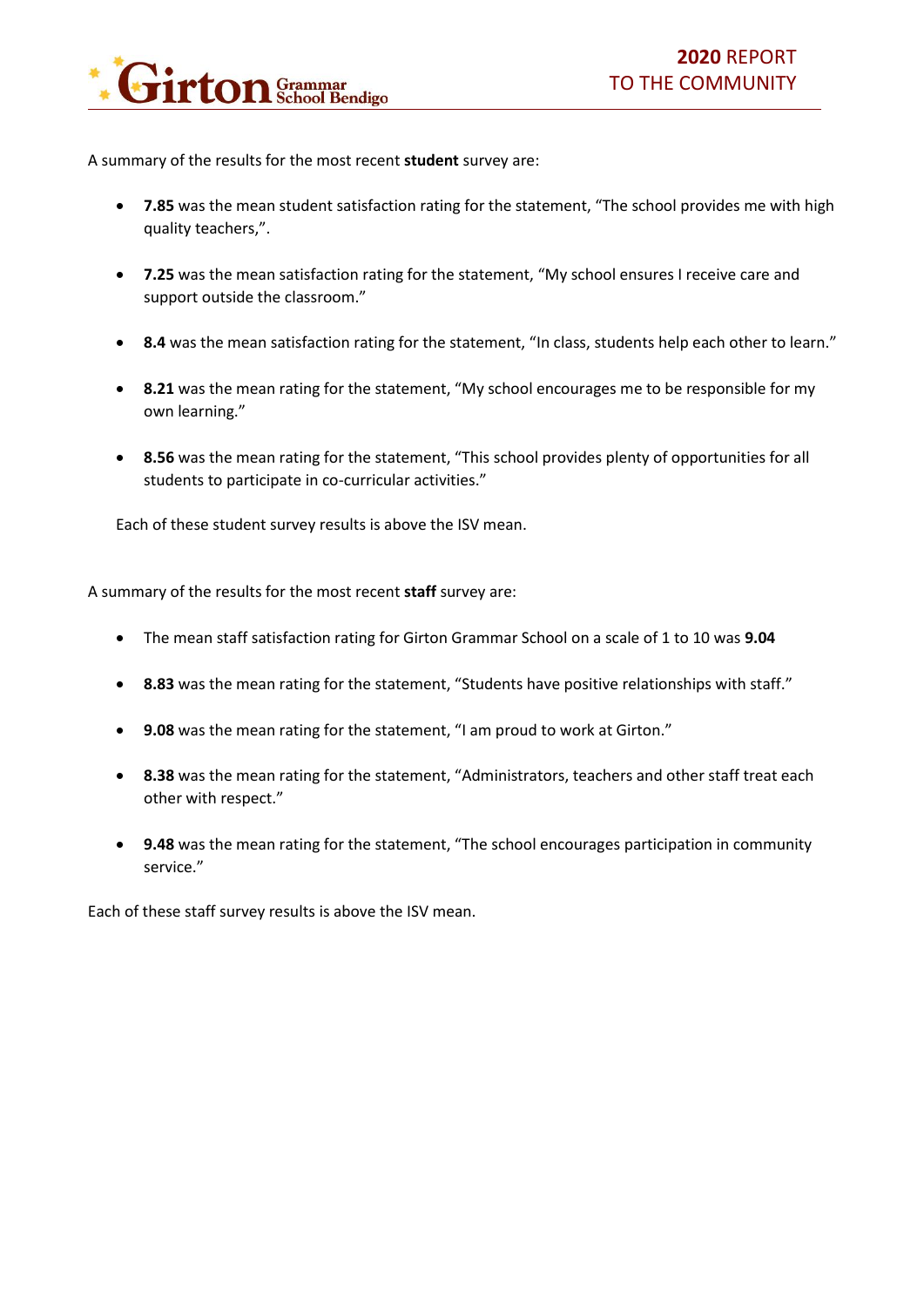

# <span id="page-9-0"></span>STUDENT ATTENDANCE

Student Attendance is monitored closely every day at Girton Grammar School. Attendance rates are positive overall, reflecting the continued push from Student Wellbeing and Pastoral Care to increase and maintain student engagement. Parents can notify the school of absences through three main avenues: Phone calls to the Absence Line, emails to the Absences Inbox or, preferably, via a signed submission through Astra.

Messages are taken from the phone line, email inbox and submitted Astra forms and entered into the system. Student sign ins done on the paper sheet are then entered. The remaining list of Unexplained Absences from House Tutor sessions are then checked against period one rolls to enter any students who may have forgotten to sign in. The parents of students that remain on this list are then contacted via SMS. Replies and calls due to these text messages are then entered into the synergetic system. The parents who do not reply to the text message will receive a call during the day and a message will be left if the phone is not answered. The Unexplained Absences from individual classes are checked against music timetables and internal appointments and then added to the system. During period 5 a list of Unexplained Absences is printed, and classrooms are searched for these students. The parents of any students who are unable to be found are then sent a message informing them and asking for a reply with an explanation for the absence.

By working closely with the pastoral care team, attendances are approached as part of the school's wider wellbeing approach. Wherever possible with certain circumstances, external contact is minimised in order to relieve stress on families and students.

The 2020 Attendance Figures are as follows:

| Year Level |       |       |       |       |       |       |       |       |       |       | 10<br>TN | <b>. .</b> | . .   |
|------------|-------|-------|-------|-------|-------|-------|-------|-------|-------|-------|----------|------------|-------|
| Percentage | 88.05 | 94.37 | 94.95 | 94.13 | 94.01 | 95.41 | 95.92 | 93.46 | 93.64 | 93.03 | 91.69    | 93.35      | 94.51 |
| Attendance |       |       |       |       |       |       |       |       |       |       |          |            |       |

### <span id="page-9-1"></span>HUMAN RESOURCES

At the time of reporting, Girton Grammar School had 95 non-teaching staff members (44%) and 122 Teaching staff (56%).

These numbers include administrative support, teachers' aides, and educational support staff.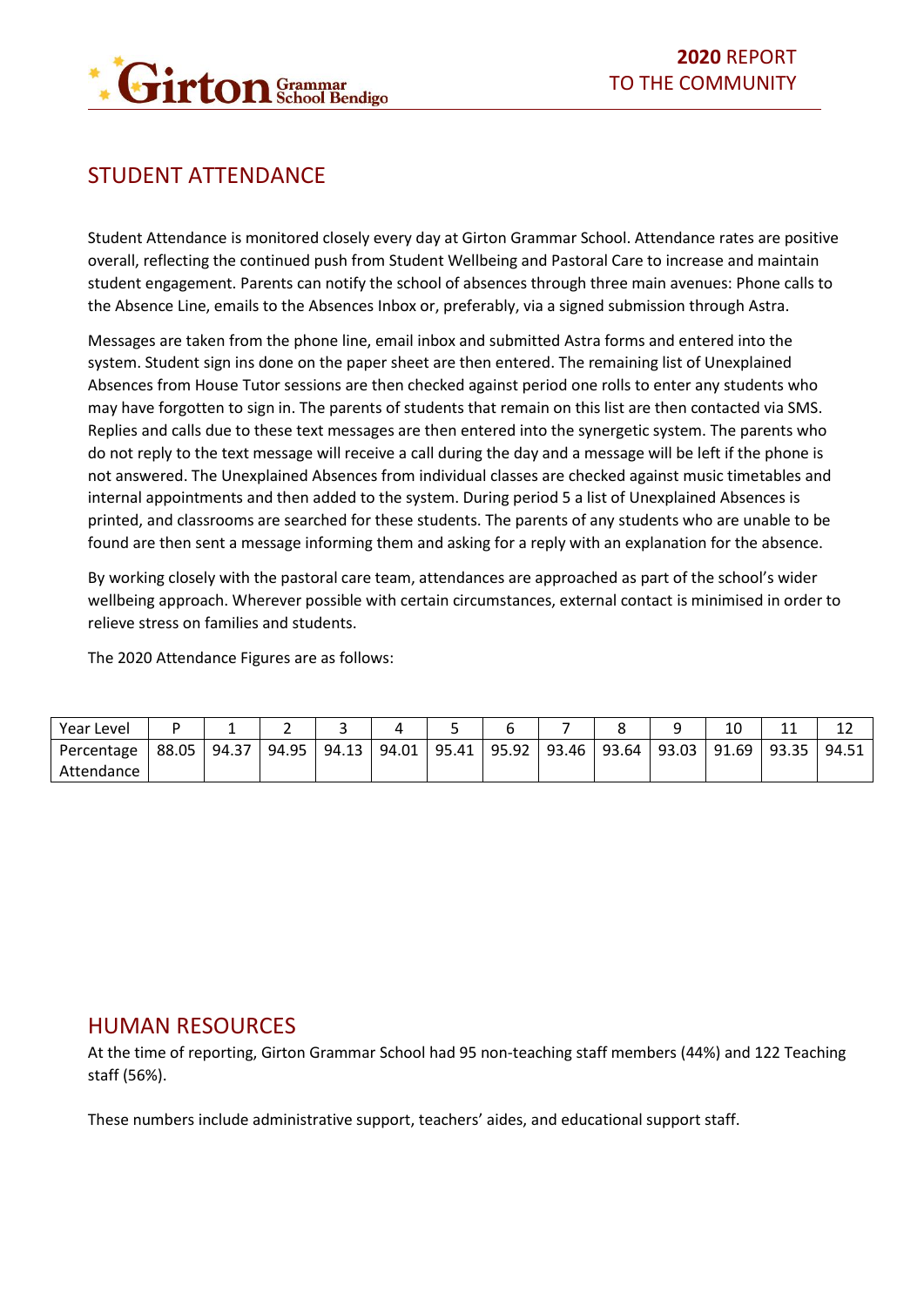

# <span id="page-10-1"></span><span id="page-10-0"></span>THE JUNIOR SCHOOL FROM THE HEAD OF JUNIOR SCHOOL

*Mr Don Thompson*

2020 saw Junior School Enrolments finish slightly lower than previous years with 364 students between the Preparatory to Year Six levels. This year we welcomed Madame Anwar Almera to teach French as Madame Ryan accepted a position teaching French in Senior School. We also welcomed Mrs Catherine Stagg to teach Drama to replace Mrs Rice who commenced 12 months of Maternity Leave. Ms Rey was granted a further 12 months leave to continue teaching in the remote community of Balgo in Western Australia. Ms Rey resigned her position at the end of the year to take up another remote teaching position, this time in far north Queensland. Ms Rey has been a key part of the teaching staff in Junior School since commencing as a Casual Relief Teacher in 2007 and then coming on staff full time to teach in the classroom. Ms Rey will be remembered for her kindness, willingness to step into whatever role was needed and for her enthusiasm for giving the children as many new experiences as she could. She was a faithful supporter of the Girton Basketball program and initiated the Junior School Woodwork and Table Tennis programs. We wish Ms Rey all the best as she continues sharing her passion with students in the Kowanyama community in Queensland.

This year our normal Junior School programs were severely disrupted by the impact of Covid 19 and the move to remote learning in Term 2 and Term 3. Our Junior School teachers pivoted brilliantly to provide home learning programs that kept our students engaged and the curriculum moving forward. While it took everyone a while to get used to connecting via the computer screen, once they were used to it, a new routine was developed, and our students continued to progress in their learning. Unfortunately, due to the restrictions on singing, performing, and gathering in groups our Music and the Performing Arts programs were heavily impacted. While we could not run our Choir program this year, Mrs Dusseljee ensured that Music lessons continued to run while in lockdown as did individual instrumental lessons. While it was not possible to run a full Junior School Production, Mrs Stagg, Mrs Geyer, and Mrs Dusseljee developed a Radio Play for the Year 6 students who wanted to be involved. The play, The Lion, The Witch and the Wardrobe, was broadcast to the Junior School classes over 3 days and was a great success.

This year the Australian government made the decision not to administer the NAPLAN assessments therefore there is no NAPLAN comparative data that we can report on.

Our students from Year 1 to Year 6 did sit the ACER Progressive Achievement Tests in Mathematics and Reading this year. These ACER tests provide school results as well as comparative data that is derived from Australian normed reference data.

| Year          | <b>School Median</b> | Australian Normed Median |
|---------------|----------------------|--------------------------|
| 1             | 102.5                | 93.2                     |
| $\mathcal{P}$ | 107.7                | 103                      |
| 3             | 119.6                | 110.9                    |
|               | 118.8                | 117.4                    |
| 5             | 126                  | 122.7                    |
|               | 133.6                | 127                      |

ACER PAT Mathematics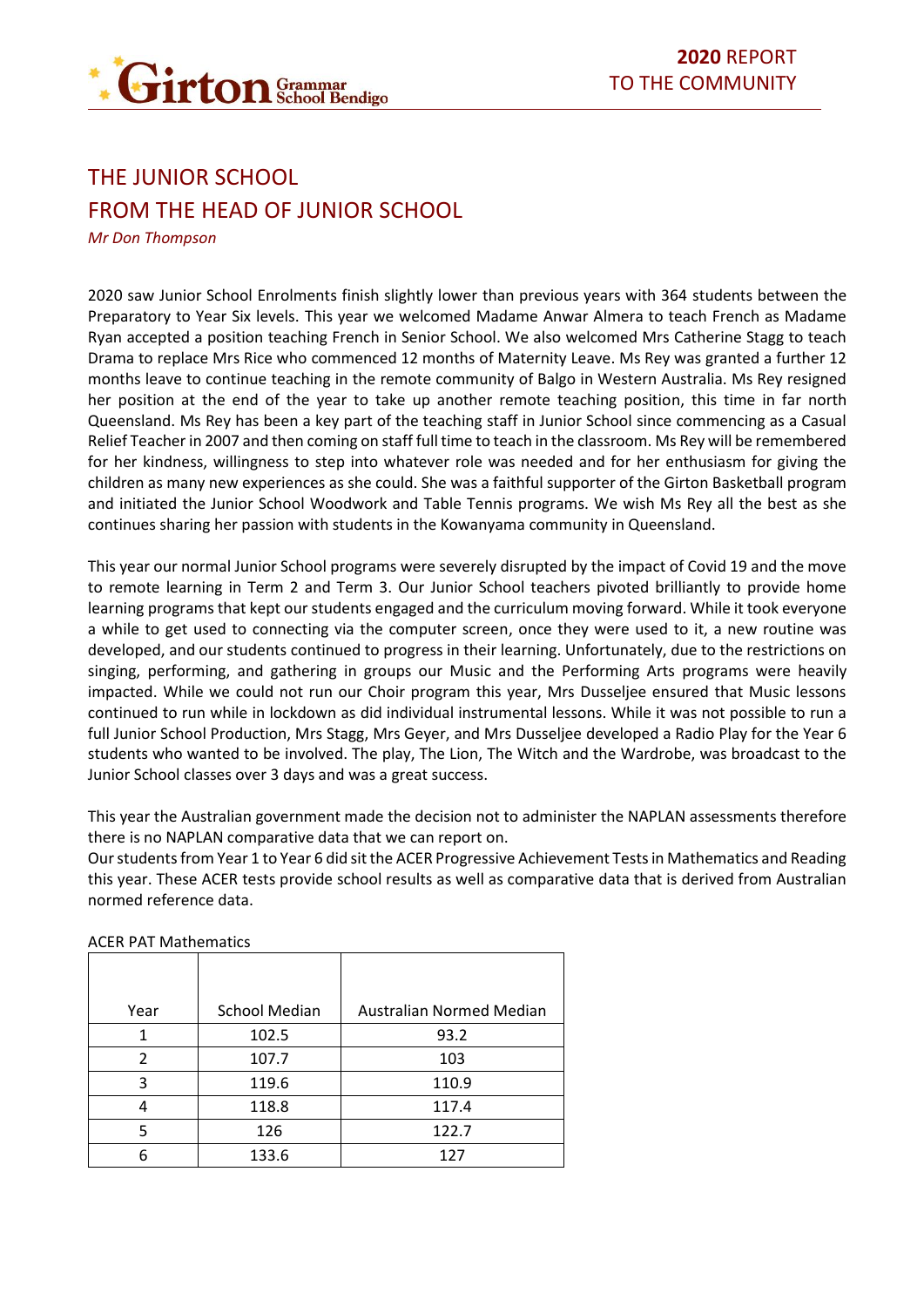

#### ACER PAT Reading

| Year | <b>School Median</b> | Australian Normed Median |
|------|----------------------|--------------------------|
| 1    | 90.6                 | 87.1                     |
| 2    | 111.9                | 100.5                    |
| 3    | 123.3                | 110.9                    |
| 4    | 119.1                | 118.7                    |
| 5    | 130.1                | 124.5                    |
| 6    | 134.5                | 128.8                    |

Analysis of our ACER data for indicates that our students have performed above the Australian normed median data in all areas.

Throughout 2020 some students from Years 3 to 6 elected to complete the University of New South Wales Global Educational Assessments (ICAS). Our students received 3 High Distinctions, 33 Distinctions, 49 Credits and 20 Merits.

| <b>ICAS Assessment</b> | <b>Number of Participants</b> | <b>High Distinction</b> | Distinction | Credit | Merit |
|------------------------|-------------------------------|-------------------------|-------------|--------|-------|
| <b>Mathematics</b>     | 41                            |                         | 10          | 9      | 0     |
| English                | 42                            |                         | 7           | 8      | 9     |
| Science                | 33                            |                         | 4           | 12     |       |
| Digital Technology     | 29                            |                         | 6           | 9      |       |
| Spelling               | 40                            | 1                       | 6           | 11     | 3     |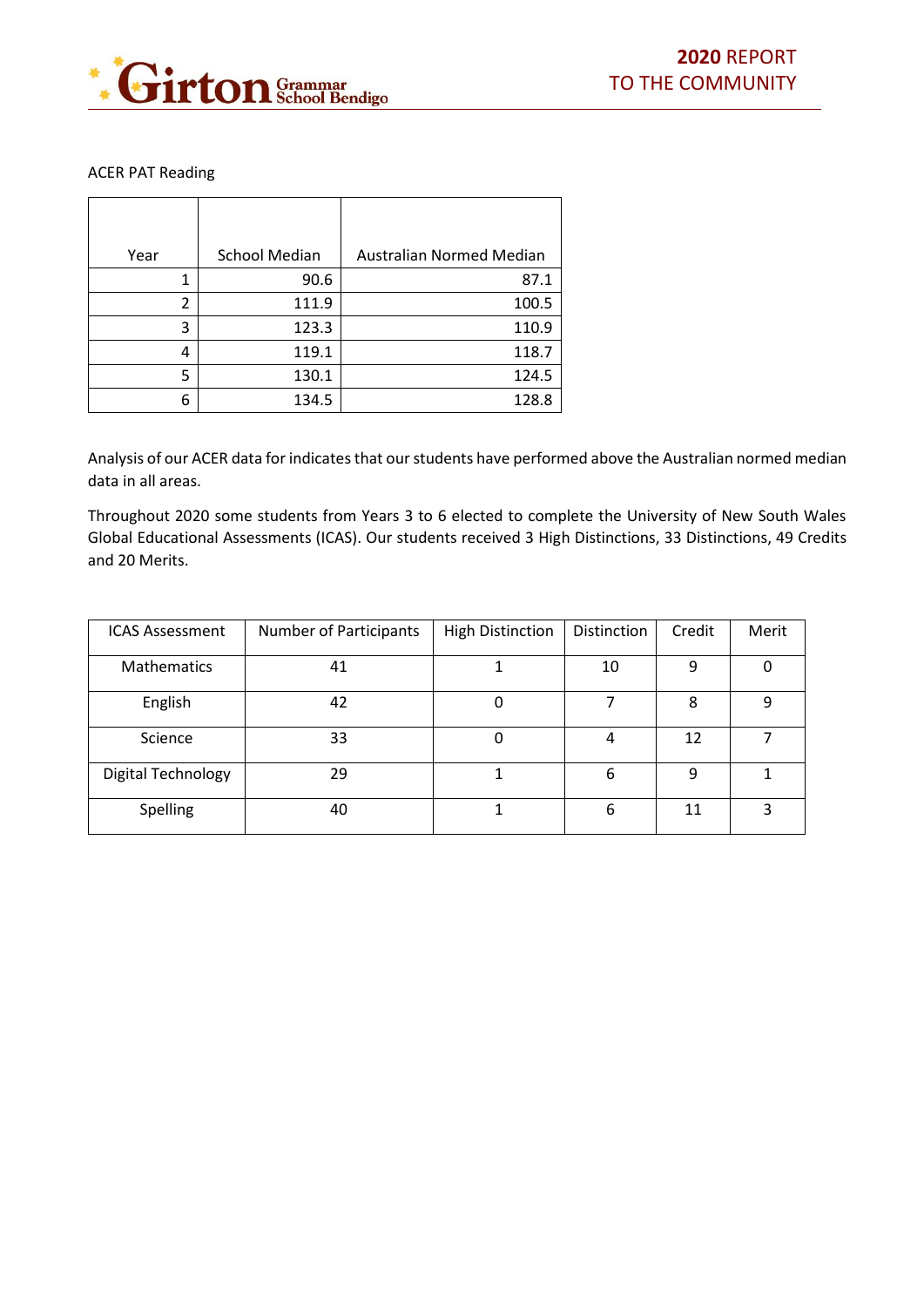

### <span id="page-12-0"></span>BURSAR'S REPORT *From Mr Neville Faulks*

The advent of remote learning allowed the acceleration of many maintenance and improvement projects around the campus throughout the year. A great deal of painting and repair work was able to be conducted during the first stage of lockdown with unlimited access to classrooms. Not having students onsite for the second lockdown period allowed us to advance the commence of the Junior School landscaping project which meant there was minimal disruption to the playground facilities for Term 4. The first stage of the landscaping project has seen the removal of the synthetic turf on the sloped part of the oval being replaced with soft fall rubber. The bleachers have been extended and painted to match the existing seating, and planter boxes have been constructed at either end to accommodate new trees. An irrigation system has been installed for the garden beds, and further small improvement works will continue during the Christmas holidays.

An increased need for study spaces for Year 11 & 12 students saw the remodeling of the Senior School Library to accommodate additional study carrels and to allow more students to access to the existing study rooms.

New electronic lockers were installed in the Naunton Family Building and are controlled by student swipe cards. These lockers provide improved security, ease of use and an increased storage capacity over the traditional metal lockers. More lockers will be installed in 2021 as part of a continual rollout of new lockers.

New carpet has been laid in the Junior School Building along with the installation of new interactive whiteboards.

Frew Hall also received new carpet and was painted along with the Black Box and the Morey Building.

65 Wattle Street received extensive renovation works to create the Care Hub, a calm, inviting area where students can temporarily withdraw from the classroom and seek advice and support if required.

The purchase of 36 Wattle Street will allow the expansion of the VCAL programme with work commencing over the Christmas holidays. This building dramatically increases the resources available and the number of students that will be able to access the VCAL Programme.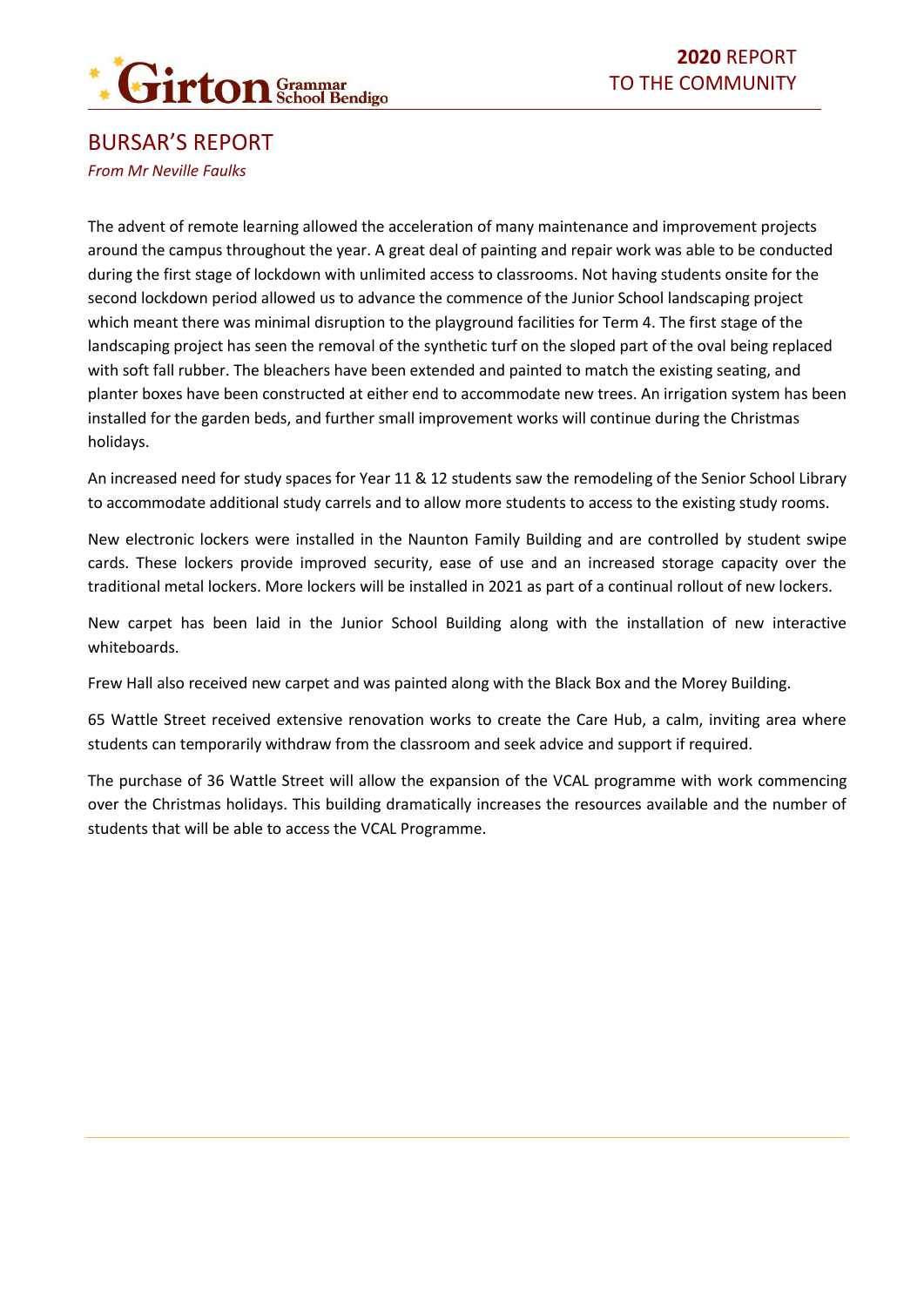

### <span id="page-13-0"></span>STUDENT WELLBEING

*From Mr Dave Martin Head of Pastoral Care & Student Wellbeing*

#### **HOUSE SYSTEM**

A connected and engaged student leads the way to an inspired and successful one. A student who is well known and cared for is the aim of student wellbeing at Girton. The major vehicle for student wellbeing is the House system. The microculture developed by the unique blend of staff, students and traditions which provides the students with the opportunities to lead, serve school and community, compete on the sporting arena, perform on a variety of stages, or address an audience. Skill and self-efficacy contribute to the academic flourishing of our students.

This year due to COVID-19, many House events were unable to be held.

#### **STUDENT LEADERSHIP**

The formal election protocol at the school in 2019 has seen the election of its student leaders and their fine contribution to the community. Each candidate must complete a formal application to establish their eligibility, have a formal interview and deliver a leadership speech. All members of the secondary school, students, and staff, then vote electronically. In 2020 we had –

- 2 School Captains and 2 Vice Captains
- 16 Senior Prefects and 21 House Prefects
- 48 Co-curricular Captains and 8 Co-curricular Vice Captains
- 12 House Captains and 12 House Vice Captains
- 53 Peer Support Leaders

The School Captain, School Vice-Captain and Prefect selection process have recently been reviewed and as a result we have altered the procedure to improve the overall standard of student leadership in the school. The new process helps to create leadership roles that are more meaningful, coveted, and a genuine privilege to achieve and uphold.

#### **STAFF TRAINING**

In addition to the continued work in Emotional Intelligence, Student Wellbeing Staff have completed training on Mental Health Issues in Adolescents, Drug and Alcohol Awareness and Child Safety. It is vital that staff have many effective strategies that can be implemented in their dealings with our students but to be aware of the various providers who offer specialist advice and guidance.

Other training included:

- LawSense Navigating Informed Consent and Confidentiality & Adjusting for COVID-19 Impacts.
- Generation Next Mental Health and Wellbeing of Young People seminars (Andrew Fuller)
- Dirk Anthony Professional Learning Teams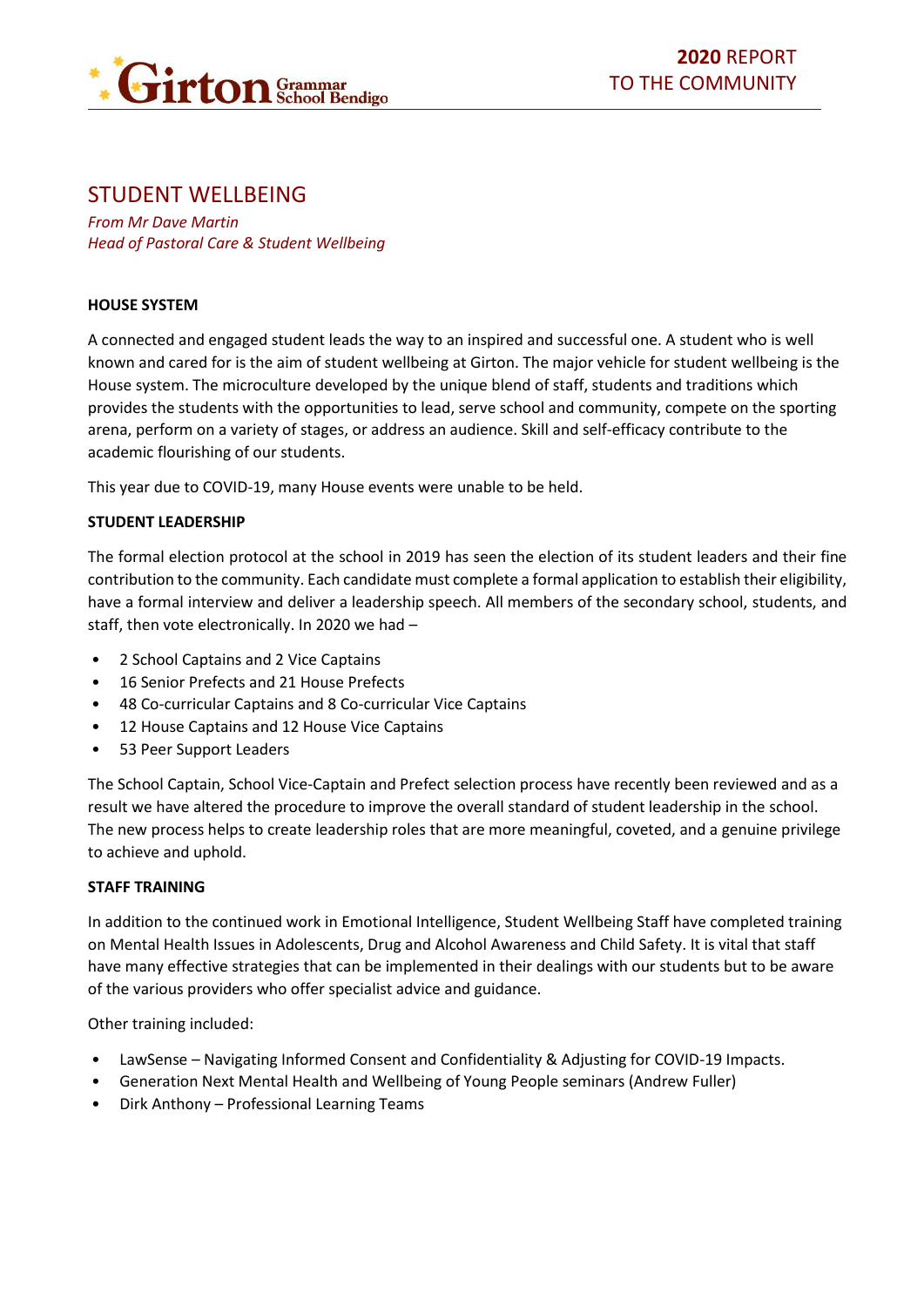

#### **SCHOOL PSYCHOLOGIST**

Mr John Pease works as a consultant Psychologist with the School to provide different forms of assistance to students, parents, and teachers in relation to enhancing the learning and emotional wellbeing of students at the school. Some of his work involves consultancy with teachers and parents, while some can involve more direct forms of assistance to individual students. Students may work with Mr Pease on a regular or occasional basis. Psychological Counselling can be arranged by parent/doctor directly, or from the school.

The Student Wellbeing & Pastoral Care Team meet with John Pease weekly, and the Heads of House consult with John fortnightly for a private consultation which includes mentoring.

#### **INTRODUCING 65 WATTLE**

The new student wellbeing centre in the Senior School known as "65 Wattle" commenced operation in 2020 and is staffed by a full-time School Nurse and provisional Psychologists. Combined with services already offered by our School Psychologist, we are confident that 65 Wattle offers a very comprehensive health service to students.

Senior School students can access 65 Wattle on the Senior School campus and make counselling appointments via Astra. They may also visit 65 Wattle in person if they would simply like someone to speak to about any health-related issue that they may have.

Parents are also able to seek counselling for students from the School Nurse, School Psychologist, or the Provisional Psychologists.

#### **PROVISIONAL PSYCHOLOGISTS**

In addition to the Psychological Services provided to the school community by Mr John Pease, the School has now commenced a partnership with Swinburne University's Department of Psychology.

Provisional Psychologists are available to provide additional counselling and wellbeing services to our Senior School students. These services are free of charge.

This affiliation with Swinburne is a positive initiative for our School to assist in supporting the wellbeing of our students.

#### **STUDENT AND PARENT EDUCATION**

Dr Michael Carr-Gregg presented for the seventeenth straight year to present to sectors of our School Community via Zoom. These presentations are worthy adjuncts to the curriculum whilst involving the parent body. This year Dr Carr Gregg presented to the wider Girton Grammar School community on Drug and Alcohol Awareness, Mental Health and Wellbeing and A Crash Course in Fathering in the COVID-19 Era. These sessions provided valuable information for students and parents to enable informed decision making and open communication at home. It is wonderful that such an eminent specialist maintains his commitment to the school.

BullyZero presented on cyberbullying and online safety via Zoom to the Year Seven and Year Eight students during Semester Two examination week.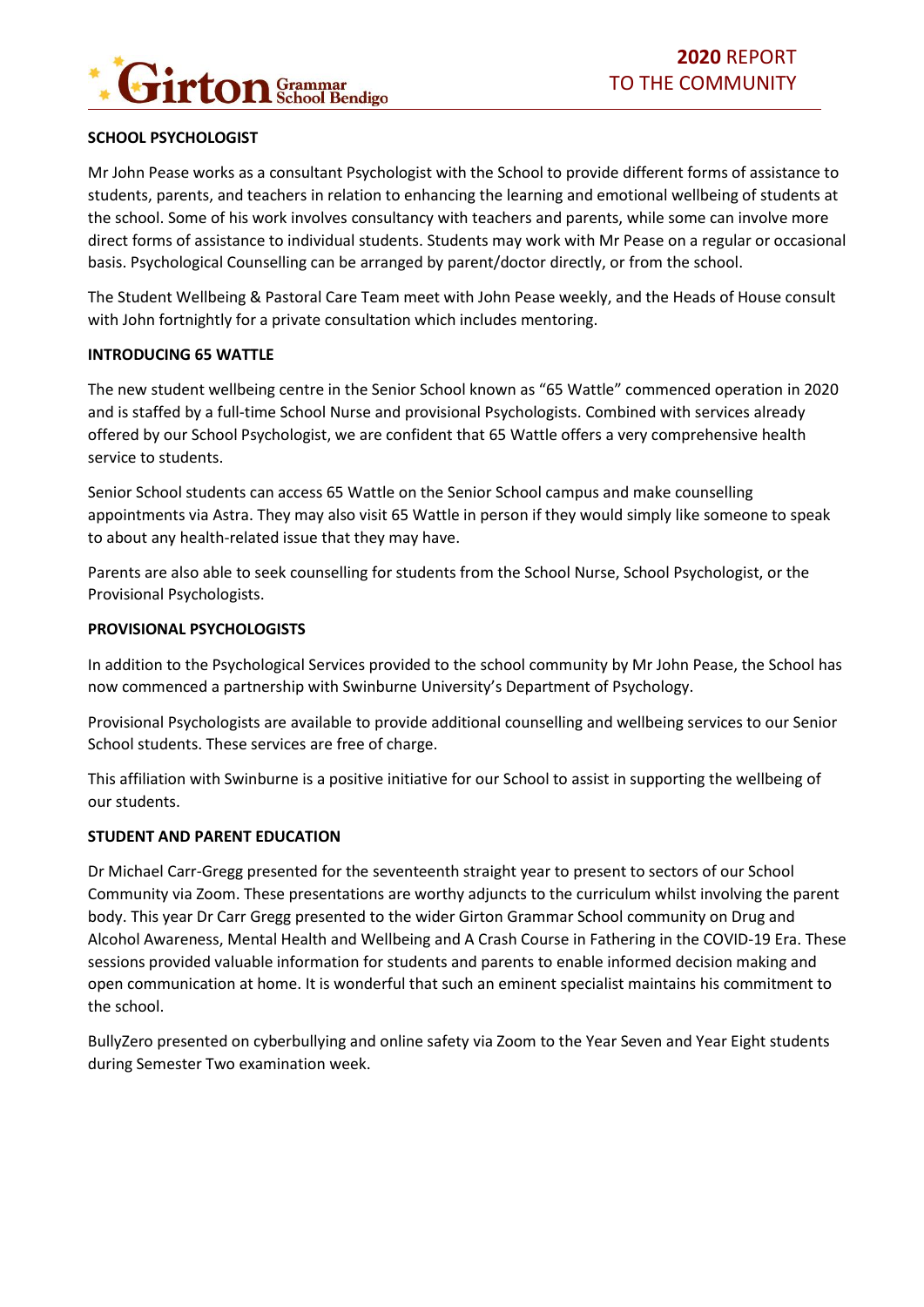

### <span id="page-15-0"></span>RULER

#### *From Mr Paul Flanagan Head of Emotional Intelligence*

In 2020, our students and staff had a focus on building Empathy and learning about perspective-taking. Through our emotional Intelligence badge "See Listen Feel Empathy" students were encouraged to see scenarios from different perspectives and develop different approaches to building empathy

MY REGULATION = MY REPUTATION continued to be an important part of our school community also. Students and staff continued learning about effective regulation strategies and the way our ability to regulate our emotions ultimately impacts our learning, relationships and general wellbeing.

2020 was the fourth year of our Whole School Charter titled "IMAGINE". IMAGINE is a vision developed jointly by Girton Grammar School students and staff. It includes ways we can learn together and interact positively by providing a catalogue of agreed-upon behaviours that everyone in the school aspires to uphold. Because it is a collaborative effort, this Charter helps everyone to connect genuinely with each other.

Ultimately, the Charter facilitates a sense of safety, comfort, belonging, and empowerment to all who contributed to its creation. Over 870 students and staff contributed to this development. Accompanying the Charter are the cornerstone values of Inclusion, Respect, Confidence, Trust and Excellence. These values take the form of badges.

The RULER Approach to Emotional Intelligence is continuing to provide teachers, staff and students with learning experiences that enhance and build their Emotional Intelligence skills in a developmentally appropriate way. In 2021 we will continue to build a culture and climate for emotional intelligence to grow and thrive.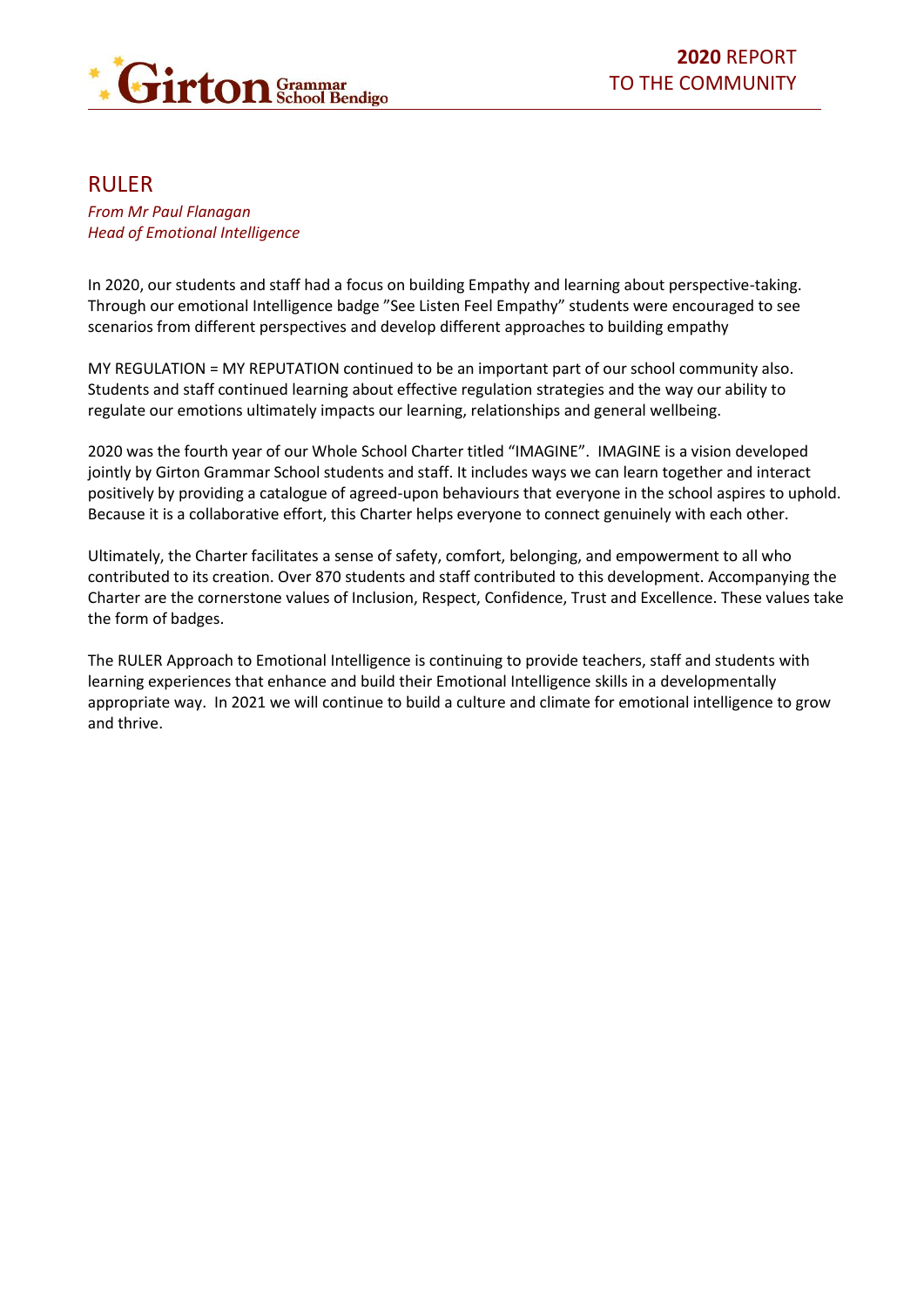

# <span id="page-16-0"></span>CURRICULUM, RESULTS AND TERTIARY ENTRANCE DATA – SENIOR SCHOOL

#### **NAPLAN and ACER testing**

The NAPLAN Results for Years Seven and Nine 2019 allow comparison with students from the whole State. In 2020 the Australian Government decided to not implement the NAPLAN due to Covid-19 restrictions.

In 2020 Girton Grammar School introduced the PAT-R, PAT-N and AGAT ACER tests for Years 7-10 to help measure students' knowledge and capabilities across domains. These tests will be conducted annually to measure students' academic growth.

#### **Tertiary Entrance Data**

In summary:

- ➢ 100% of Girton Grammar School's 2020 Year 12 students who sat for the VCE Certificate achieved it.
- $\geq$  106 students who applied for a tertiary place (96%) received a tertiary offer.
- ➢ 85% of the students received their first or second preference.

| <b>Student Cohort</b><br>Year | 1 <sup>st</sup><br>Preference | 2 <sub>nd</sub> | 3 <sup>rd</sup> | 4 <sup>th</sup> | 5 <sup>th</sup> | Other    | <b>Total Offers</b> |
|-------------------------------|-------------------------------|-----------------|-----------------|-----------------|-----------------|----------|---------------------|
| 2020                          | 74                            | 13              | 5               | 5               | 3               | 3        | 102                 |
| 2019                          | 73                            | 10              | 17              | 4               | 1               | 3        | 108                 |
| 2018                          | 68                            | 29              | 5               | 8               | 4               | 3        | 117                 |
| 2017                          | 80                            | 14              | 9               | 2               | 0               | $\Omega$ | 105                 |
| 2016                          | 79                            | 14              | 9               | 1               | 3               |          | 107                 |
| 2015                          | 68                            | 17              | 6               | 2               | 2               | 3        | 98                  |
| 2014                          | 75                            | 16              | 11              | 3               | 3               | 3        | 111                 |
| 2013                          | 75                            | 15              | 5               | 2               | 3               | 2        | 102                 |
| 2012                          | 77                            | 25              | 7               | 2               | 1               | 6        | 118                 |
| 2011                          | 77                            | 20              | 7               | 0               | 0               | 2        | 106                 |

| Student<br><b>Cohort Year</b> | University of<br>Melbourne | Monash | La Trobe -<br>Bendigo | La Trobe -<br>Other | Deakin | <b>RMIT</b> | Other |
|-------------------------------|----------------------------|--------|-----------------------|---------------------|--------|-------------|-------|
| 2020                          | 26                         | 16     | 12                    | 3                   | 18     | 10          | 18    |
| 2019                          | 13                         | 12     | 22                    | 4                   | 23     | 21          | 13    |
| 2018                          | 25                         | 26     | 12                    | 2                   | 24     | 13          | 15    |
| 2017                          | 29                         | 17     | 17                    | 4                   | 13     | 19          | 6     |
| 2016                          | 24                         | 25     | 22                    | 3                   | 11     | 12          | 10    |
| 2015                          | 17                         | 17     | 19                    | 7                   | 14     | 8           | 16    |
| 2014                          | 28                         | 11     | 23                    | 6                   | 11     | 12          | 17    |
| 2013                          | 29                         | 11     | 18                    | $\overline{2}$      | 15     | 10          | 17    |
| 2012                          | 40                         | 9      | 32                    | $\overline{2}$      | 13     | 7           | 15    |
| 2011                          | 31                         | 6      | 28                    | 10                  | 11     | 5           | 15    |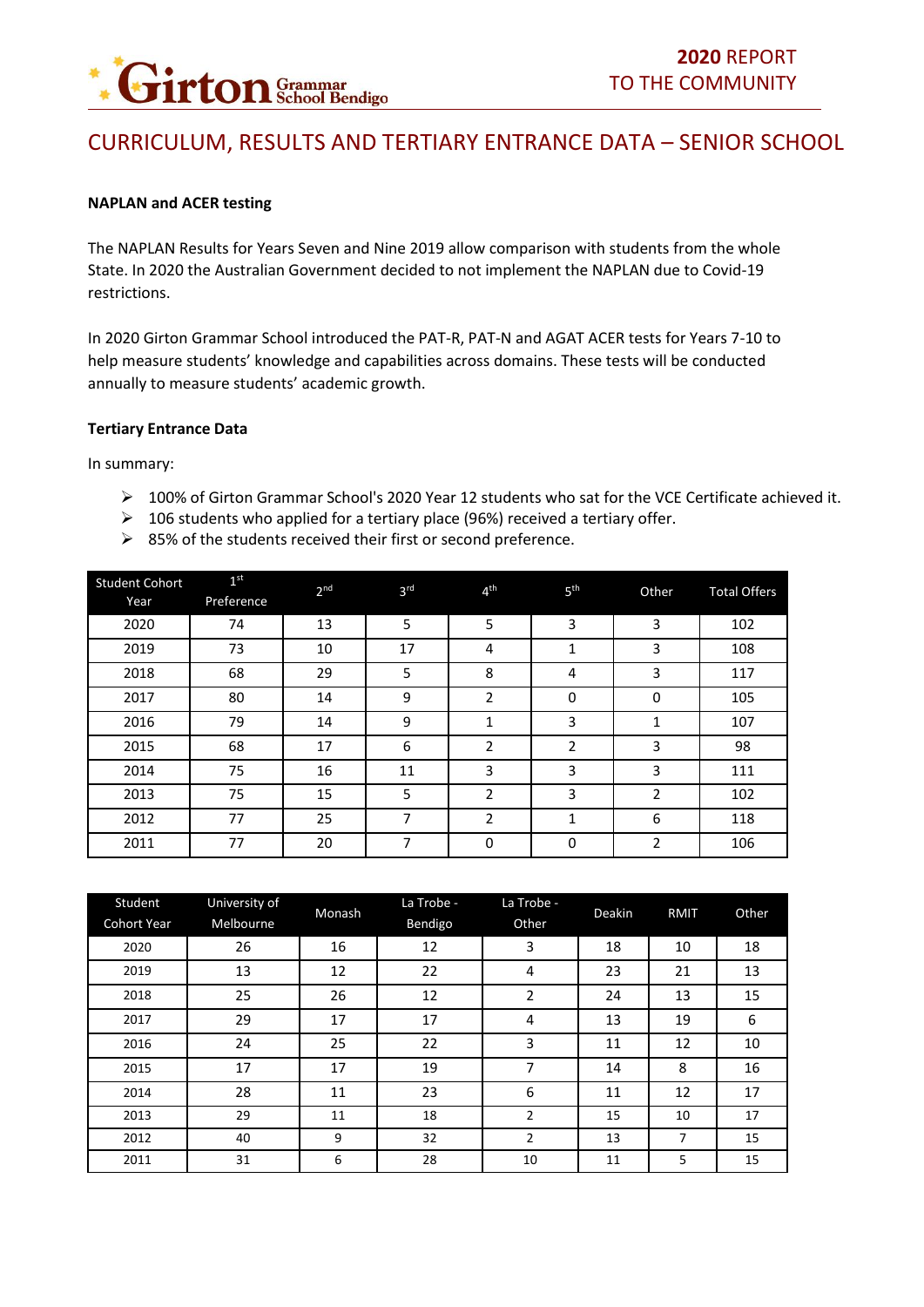

#### **Courses Chosen/Offered**

Some of the most popular fields of choice were Health Science, Science, Business/Commerce, Engineering and Arts.

Students also received offers in Medicine, Dentistry, Biomedicine, Nursing, Law/Cyber Security, Criminology, Computer Science, Global Studies, Architecture and Design. Several students also received offers from interstate institutions.

#### **2020 Cohort University Offers**

| ACU                           | $\mathfrak{p}$ |
|-------------------------------|----------------|
| Deakin University - Burwood   | 5              |
| Deakin University - Geelong   | 13             |
| La Trobe University Bendigo   | 12             |
| La Trobe University Melbourne | 3              |
| Monash                        | 16             |
| RMIT                          | 10             |
| Swinburne                     | 6              |
| University of Melbourne       | 26             |
| Interstate                    | 3              |
| Other                         | 6              |
| <b>Federation University</b>  | 1              |

| <b>2020 Cohort Course offers</b>                        | <b>Offers</b><br>to the<br>2020<br>Cohort | Offers<br>to the<br>2019<br>Cohort | <b>Offers</b><br>to the<br>2018<br>Cohort | Offers<br>to the<br>2017<br>Cohort | Offers<br>to the<br>2016<br>Cohort | Offers to<br>the 2015<br>Cohort |
|---------------------------------------------------------|-------------------------------------------|------------------------------------|-------------------------------------------|------------------------------------|------------------------------------|---------------------------------|
| Medicine/ Dentistry/ Bio Medicine                       | 11                                        | $\overline{7}$                     | 6                                         | 6                                  | 8                                  | 4                               |
| Law                                                     | 9                                         | 5                                  | 6                                         | 6                                  | $\mathbf{1}$                       | 3                               |
| Allied Health/ Nursing/ Physio/ Paramedical             | 11                                        | 13                                 | 5                                         | 16                                 | 19                                 | 16                              |
| Science/Agriculture/Pharmacy/Environment                | 1                                         | 18                                 | 28                                        | 14                                 | 8                                  | 10                              |
| Arts/Humanities/Social Science/International<br>studies | 18                                        | 17                                 | 22                                        | 11                                 | 25                                 | 10                              |
| Engineering/ Construction/ Aviation                     | 14                                        | 14                                 | 9                                         | $\overline{4}$                     | 9                                  | $\overline{2}$                  |
| Electronics/ Software/Computer Science                  | 4                                         | $\overline{2}$                     | $\mathbf{1}$                              | 4                                  | 6                                  | $\mathbf{1}$                    |
| <b>Business/ Commerce/ Accountancy</b>                  | 12                                        | $\overline{7}$                     | 9                                         | 13                                 | 13                                 | 11                              |
| Media/ Management/ Journalism/ Marketing/<br>Tourism    | $\overline{\phantom{a}}$                  | $\mathbf{1}$                       | $\overline{2}$                            | 6                                  | $\overline{4}$                     | 6                               |
| Education                                               | 4                                         | $\overline{3}$                     | $\mathbf{1}$                              | $\overline{3}$                     | 6                                  | 5                               |
| PE/ Sports/ Sports Management                           | $\mathbf{1}$                              | $\overline{7}$                     | 6                                         | $\overline{7}$                     | $\mathbf 0$                        | 8                               |
| Psychology/ Behavioural Science/Criminology             | $\mathbf{1}$                              | 3                                  | $\qquad \qquad -$                         | $\overline{4}$                     | 0                                  | $\overline{2}$                  |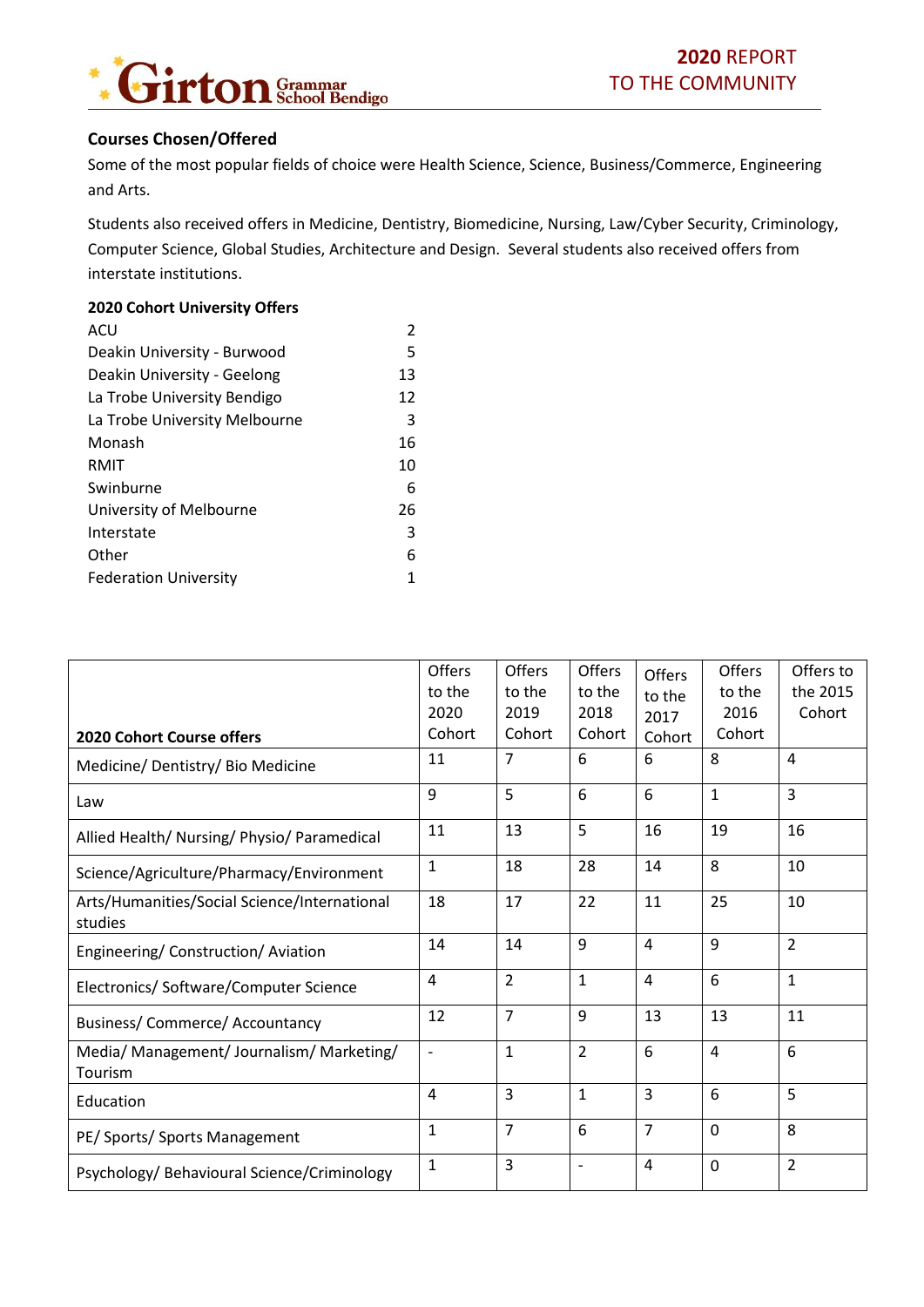

## **2020** REPORT TO THE COMMUNITY

| <b>Creative Arts/Photography</b> |  | C |  |  |
|----------------------------------|--|---|--|--|
| Architecture/Design              |  |   |  |  |
| Other                            |  |   |  |  |

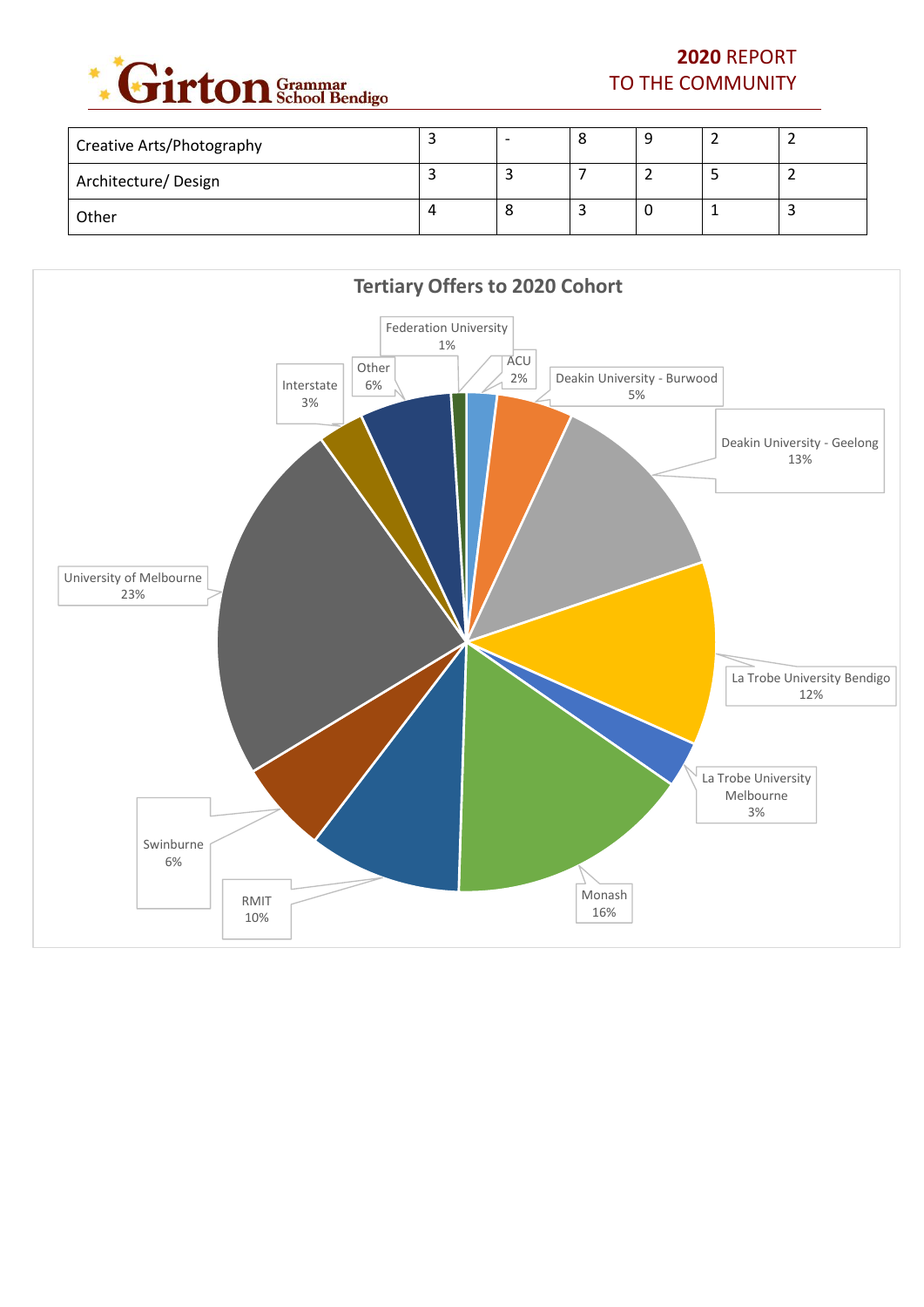

<span id="page-19-0"></span>CO-CURRICULUM *From Mr. Dan Slater Head of Co-Curriculum*

Like many things in 2020, the co-curriculum programme began in earnest with our students engaged in a range of activities, from competitive sports, music, and drama sessions through to personal development and service endeavours.

The restrictions we encountered from early March closed most of our activities until very late in the year. Tournament of Minds, Debating and the Student to Student Mentor Program were three activities that continued through the two remote learning periods.

Although there was no opportunity to win through to State or National finals this year the Tournament of Minds teams, under the guidance of Mrs Viv Bath, had remarkable success as they made individual contributions to a team under the restrictions of the remote Zoom environment.

The debating team, led by Mrs Amber Weston and Mrs Kathryn Barton, participated in the Debating Association of Victoria online competitions. Although unable to participate in face to face debates, our students achieved many accolades, with several students achieving Best Speaker Awards. Special mention should go to Remus Brazier (9 Millward) who won three best speaker awards and collected the prestigious 'Swannie' Prize.

The Student to Student Mentor programme, initiated by Mrs Winsome Wastell, continued to make a significant difference to underprivileged students in the Bendigo community, and another example of Girton students putting the needs of others ahead of themselves.

In the sporting arena we had several students who excelled in the pool, on the cricket oval and on the tennis courts during the early part of the year when summer sports could be played.

At the Independent Country Co-Educational Schools (ICCES) swimming carnival, four of our students achieved Age champion. In the ICCES table Tennis competition each of our teams were crowned champions. We salute Mr Ralph Algreen-Ussing our director of Table Tennis, who has been a fine mentor for many years. We thank him for his outstanding contribution, as we wish him all the very best in his retirement.

Although it has been an extraordinary year, we have still been able to recognise outstanding performances by our students, with many of them receiving the award of 'Co-curriculum Colours', in recognition of their excellent skill, attitude, attendance and leadership.

Three major awards are presented to three students who excel in the sporting arena and demonstrate that they are fine citizens.

The Caitlin Thwaites award for 2021 has been awarded to Alessia McCaig (11 Jenkin)

Sports Star of the Year Awards were presented to:

Senior (Years 10 – 12) – Patrick Eddy (12 Jenkin) Junior (Years 7 – 9) – Ruby Conti (8 Millward)